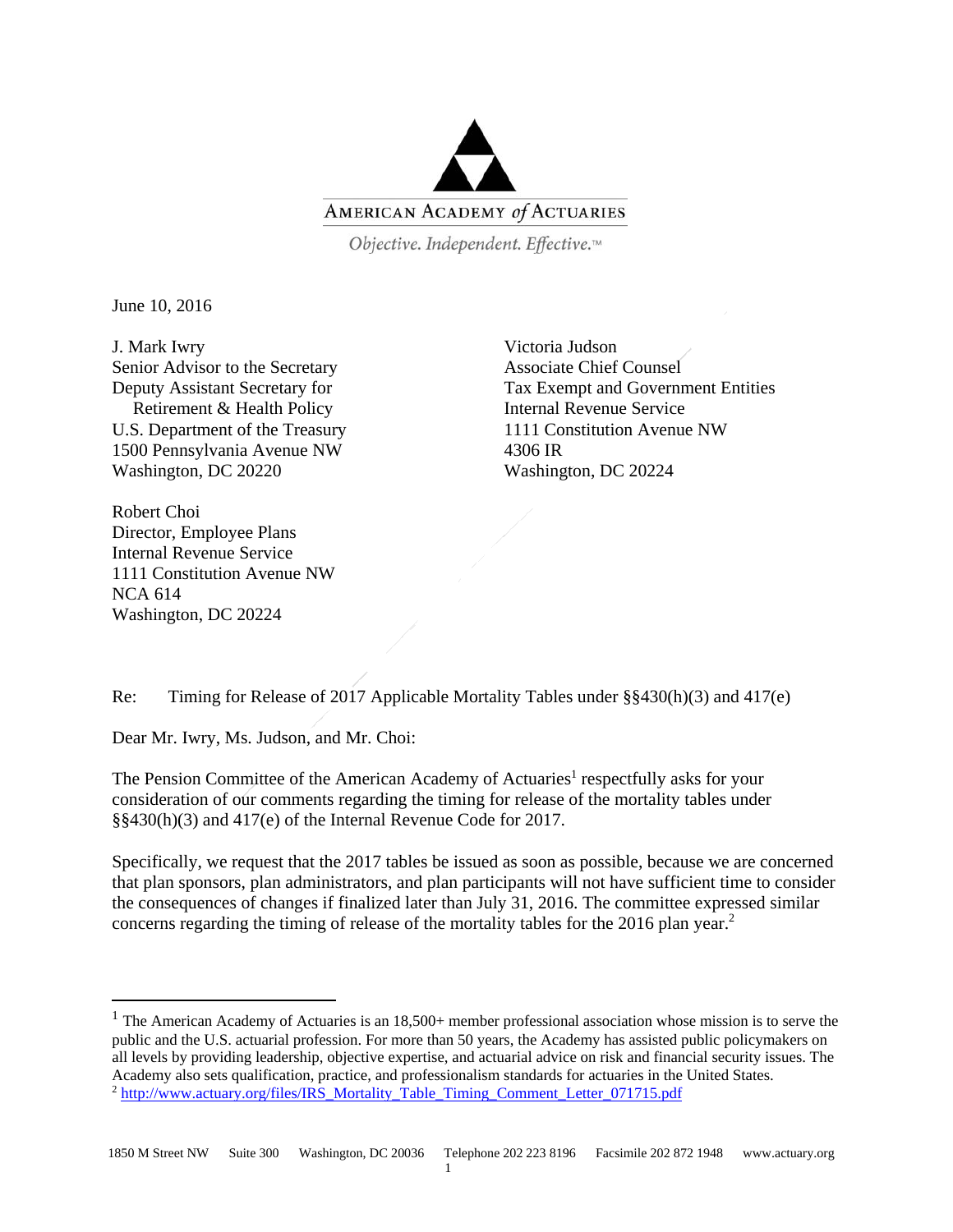We understand that the IRS and Treasury continue to evaluate options for updating the mandated tables under Code §§430(h)(3) and 417(e) and that this process involves the issuance of proposed regulations for comment prior to their finalization whenever there is a proposed change in the underlying basis upon which mortality rates are set. Given the significance of these changes to the statutory mortality tables and the resulting public policy implications, we believe it is imperative to allow sufficient time for review by the actuarial and plan sponsor community, and for evaluation of submitted comments and testimony by IRS and Treasury prior to issuing final regulations.

Plan administrative procedures often require that the applicable interest and mortality rates be known several months in advance of the plan year. Sponsors and administrators of calendar-year plans that use the maximum permissible lookback period for interest rates will know the applicable interest rates in effect for the 2017 plan year as early as mid-September, and will need to begin providing 2017 retirement packages to eligible participants at that time, to allow for thoughtful consideration of the available options.<sup>3</sup> Therefore, it is critically important that the mortality tables for 2017 be available so that they can be incorporated into plan administration systems and valuation software by the time the August 2016 segment rate notice is published.

As noted in our Feb. 5, 2015, letter regarding the selection of a replacement for the current mortality table basis, a certain amount of lead time is necessary following release of new mortality tables to update plan administration systems and valuation software.<sup>4</sup> All interested parties (plan sponsors, administrators, and participants) will be harmed without prior notice.

We believe that any change needs to be announced as soon as possible. Plan administrators will need time to update and test the new tables. They may also face decisions about updating assumptions to use for relative value disclosures for non-§417(e) payment forms and other purposes, which may require further changes to plan administration software that must be programmed and tested before implementation. This process may take several months to complete. Without enough lead time, many plans will find it a significant challenge to implement the new tables in time and may experience compliance failures if they are unable to do so.

We also understand that, concurrent to the review of the mandated tables under Code §§430(h)(3) and 417(e), consideration is being given to implementation of the mortality credibility provisions of Section 503 of the Bipartisan Budget Act of 2015, which by statute must be made available to plan sponsors for the 2016 plan year. Grace-period contributions for 2015 calendar-year plans can only be paid through Sept. 15, 2016. It is critical that plan sponsors know as soon as possible the options that will be available for 2016 so they can make informed decisions about funding to certain key metrics (e.g., maintaining an Adjusted Funding Target Attainment Percentage in excess of 80 percent to avoid benefit restrictions).

## **\*\*\*\*\*\*\*\*\*\*\*\*\*\*\*\*\*\*\***

We appreciate the IRS and Treasury giving consideration to these comments and welcome the opportunity to discuss them in further detail, in particular the challenges relating to implementation,

 $\overline{a}$ 

<sup>&</sup>lt;sup>3</sup> We note that many plans have adopted the expanded 180-day election period permitted by the Pension Protection Act of 2006, and have established an administrative precedent of providing election packages to eligible participants early in the election window.

<sup>4</sup> http://www.actuary.org/files/IRS\_Funding\_and\_417\_Mortality\_Comment\_Letter\_02052015.pdf